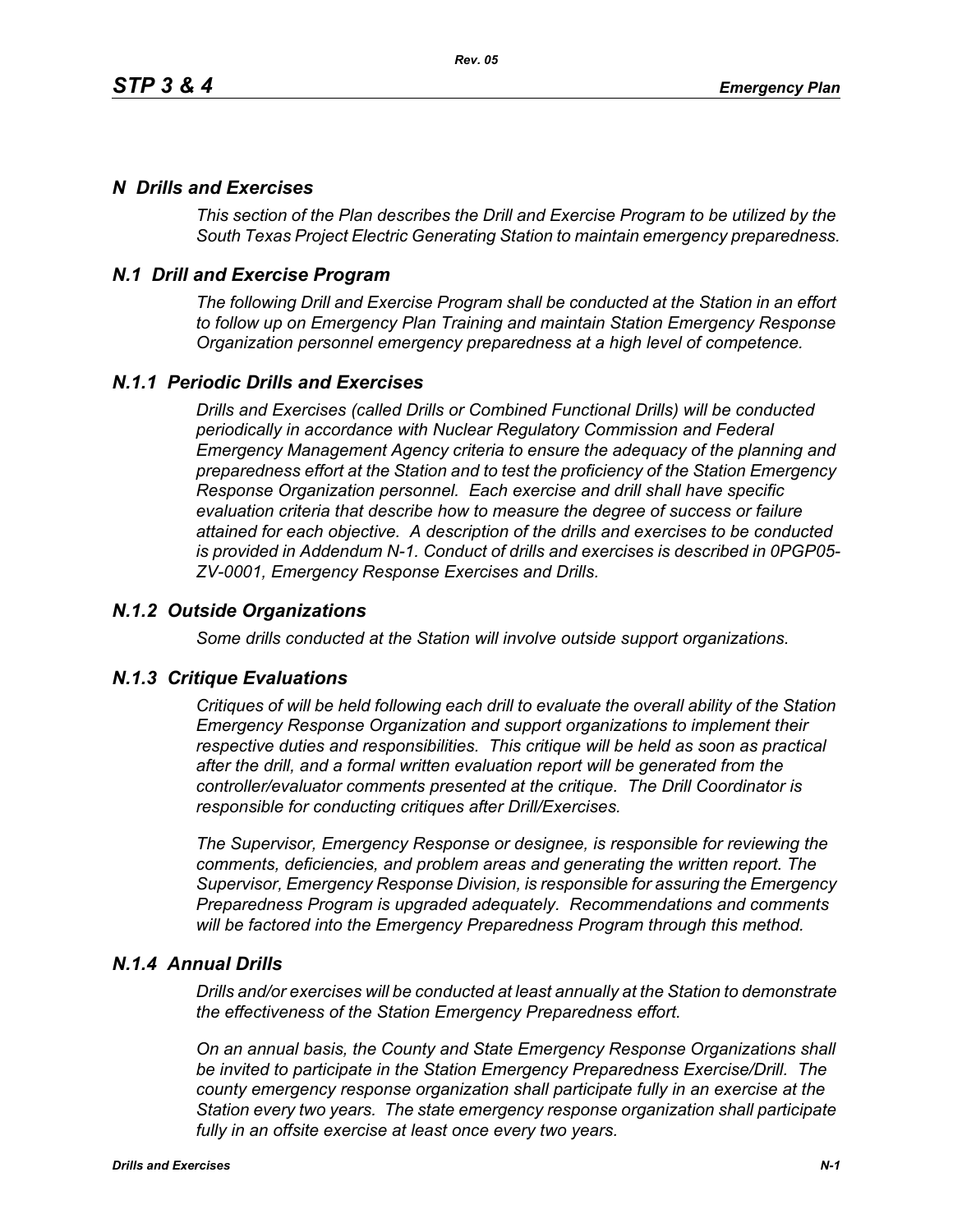*A full participation exercise will include mobilization of the state and county emergency management organizations and their resources in keeping with the accident scenarios. Involvement by the support organizations will be as appropriate to the exercise objectives.* 

*The ingestion exposure pathway measures shall be exercised by the state emergency response organization as a minimum every six (6) years. An off hours and an unannounced drill/exercise shall be performed at least once every six (6) years. Federal Emergency Management Agency objectives for the state and county emergency management organizations shall be exercised as required.*

*Drills will be held to demonstrate the abilities of the Station Emergency Response Organization to respond in different weather conditions. Drills should therefore be held in good or bad weather providing no life threatening situations occur.*

### *N.2 Scenario Development*

*Scenarios for drills/exercises will be developed under the direction of the Supervisor, Emergency Response or designee.* 

### *N.2.1 Specific Objectives*

*Input from cognizant Station groups, State, and County authorities are required to define the specific objectives to be met during the drill/exercise.*

#### *N.2.2 Scenario Composition*

*Scenarios should include, but not be limited to:*

- *Basic objectives,*
- *Support organization(s) involved,*
- *Chronological flow of initiating data,*
- *Time schedule of real and simulated actions,*
- *Summarizing narrative of appropriate response actions, and*
- *A listing of official evaluators and controllers.*

*Scenarios governing the exercise will be varied each year, and confidentiality will be maintained on the scenario. The variation to the scenarios will allow all significant provisions in the Plan to be fully exercised. Provisions exist to allow exercises to be conducted during the off-hours at a minimum of once every six years.*

*The scenario preparation should include identifying the Control Room alarms, alarm sequences, and specific instrumentation readings throughout the drill.*

*Only officials of the Federal, State, and County support authorities involved in scenario development and approved Station controllers and evaluators will share advanced*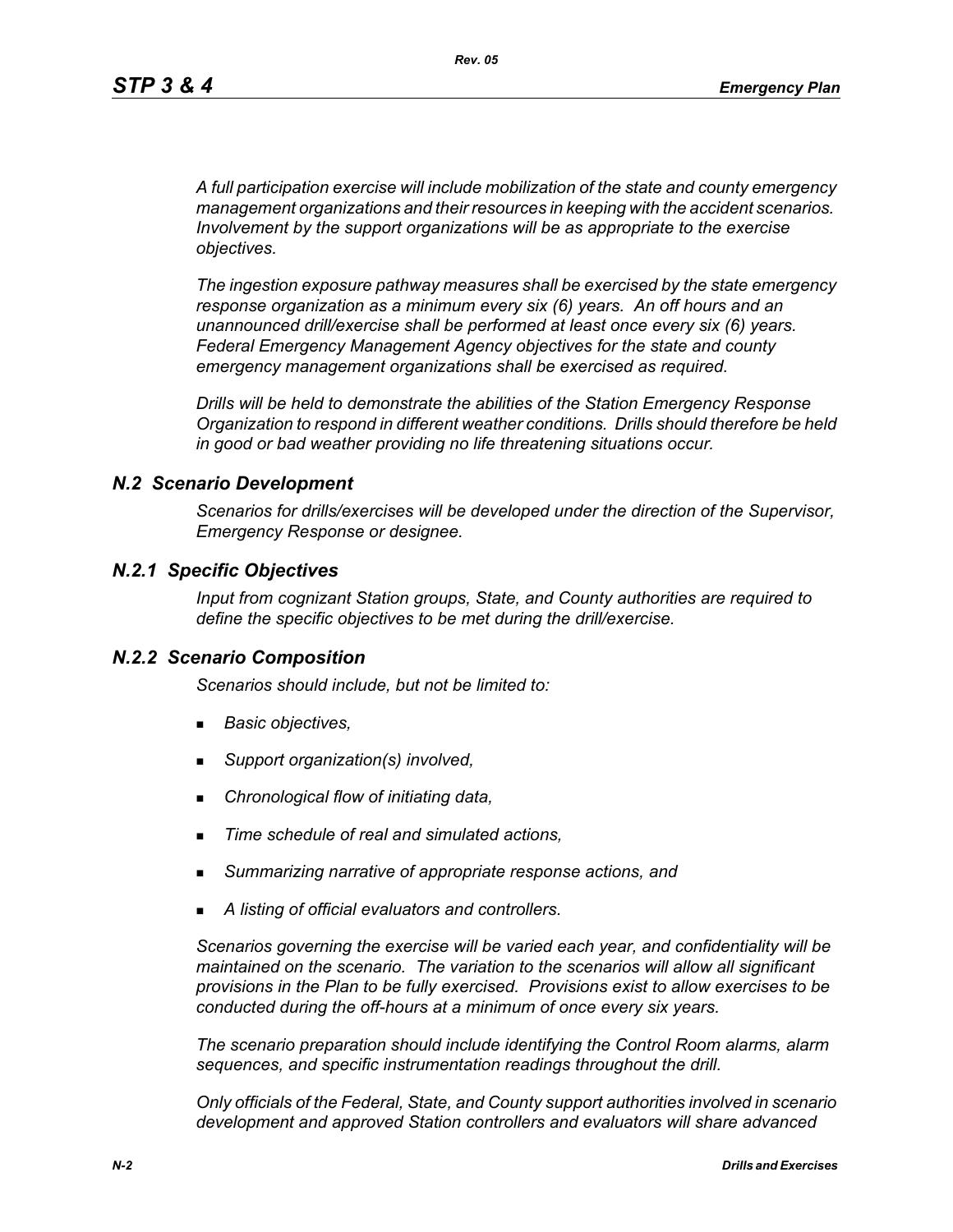*knowledge of the scenario. Limiting the knowledge of the scenario allows for effective controllers' participation and evaluator judgment without significant compromise of scenario or drill confidentiality. This allows for significant free play during the drills by the participants. A description of the arrangements for the advance materials to be provided to official observers and participation in the evaluation critique is provided in 0PGP05-ZV-0001, Emergency Response Exercises and Drills.*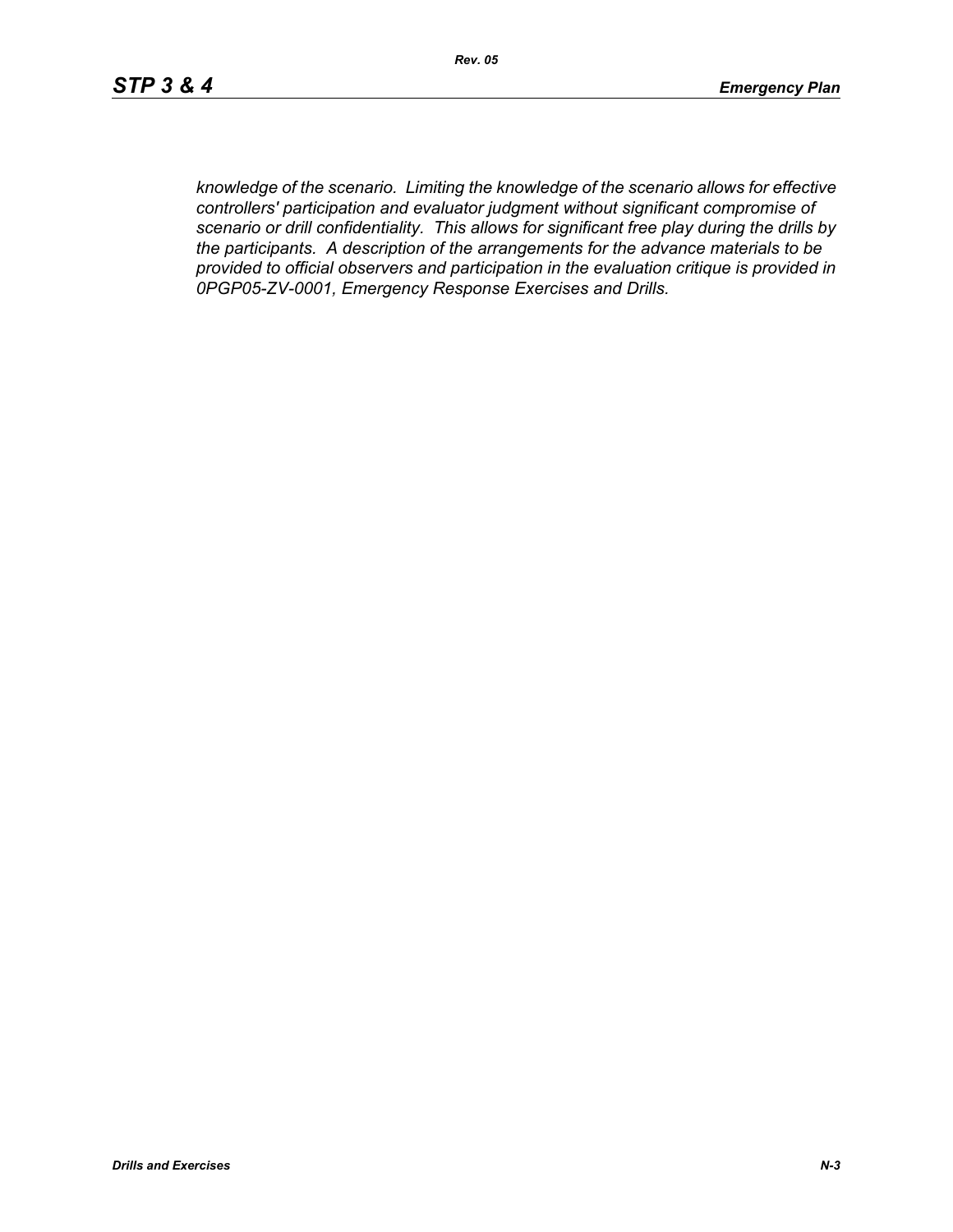## *Addendum N-1 Drills and Exercises Page 1 of 2*

- *1.0 Drills and exercises (called Drills, Combined Functional Drills, Dress Rehearsals, Evaluated or Graded Exercises) will be conducted periodically, in accordance with the criteria of NUREG-0654/FEMA-REP-1, Rev. 1 to ensure the adequacy of planning and preparedness and the proficiency of the Emergency Response Organizations to react to an actual situation in the Station. All drills shall be supervised and evaluated by a Drill Coordinator qualified to Station standards.*
- *2.0 Critiques of drills will be held and recommendations and comments will be factored into the preparedness program. Drills conducted at the Station may involve outside support organizations.*
- *3.0 COMMUNICATION TESTS Communication tests with State and local governments within the Plume Exposure Pathway Emergency Planning Zone will be conducted monthly. Communications with Federal emergency response organizations and State within the ingestion pathway will be tested on a quarterly basis. Communications between the nuclear facility, State and County emergency response facilities, and field assessment teams shall be tested annually. Communications tests shall also include the aspect of understanding the content of messages.*
- *4.0 FIRE DRILLS Fire drills shall be conducted in accordance with Station Final Safety Analysis Reports 9.5.1.6 (Unit 1/2), 9A(Unit 3/4) Fire Hazard Analysis Report 4.1 and 4.2 (Units 1 and 2), and Title 10 Code of Federal Regulations Part 50 Appendix R. sec. I.3 to demonstrate fire-fighting readiness of assigned personnel (as applicable).*
- *5.0 MEDICAL EMERGENCY DRILLS A medical emergency drill involving a simulated contaminated individual that contains provisions for participation by the local support services as indicated in Section B of this Plan shall be conducted annually. The offsite portions of the medical drill may be performed as part of the required annual exercise at the discretion of the Plant General Manager. Emergency medical drills shall test medical personnel and site personnel on handling of*  radiologically involved victims with respect to radiation monitoring, contamination control and *decontamination of the victim.*
- *6.0 RADIOLOGICAL MONITORING DRILLS Radiological Monitoring Drills shall be conducted at the Station annually. These drills shall provide for the monitoring of plant environs and radiological monitoring on site and offsite. These drills shall include collection and analysis of airborne activity, ground deposition surveys, and provide provisions for communications and record keeping. At*  least once every year collection and analysis will also include vegetation, soil and water. The State *drills may not always be conducted at the Station. These drills will demonstrate the ability to coordinate with and make appropriate recommendations to the Department of State Health Services.*
- *7.0 HEALTH PHYSICS DRILLS*
	- *7.1 Health Physics Drills shall be conducted semi-annually which involve response to and analysis of simulated elevated airborne and liquid samples and direct radiation measurements in the environment.*